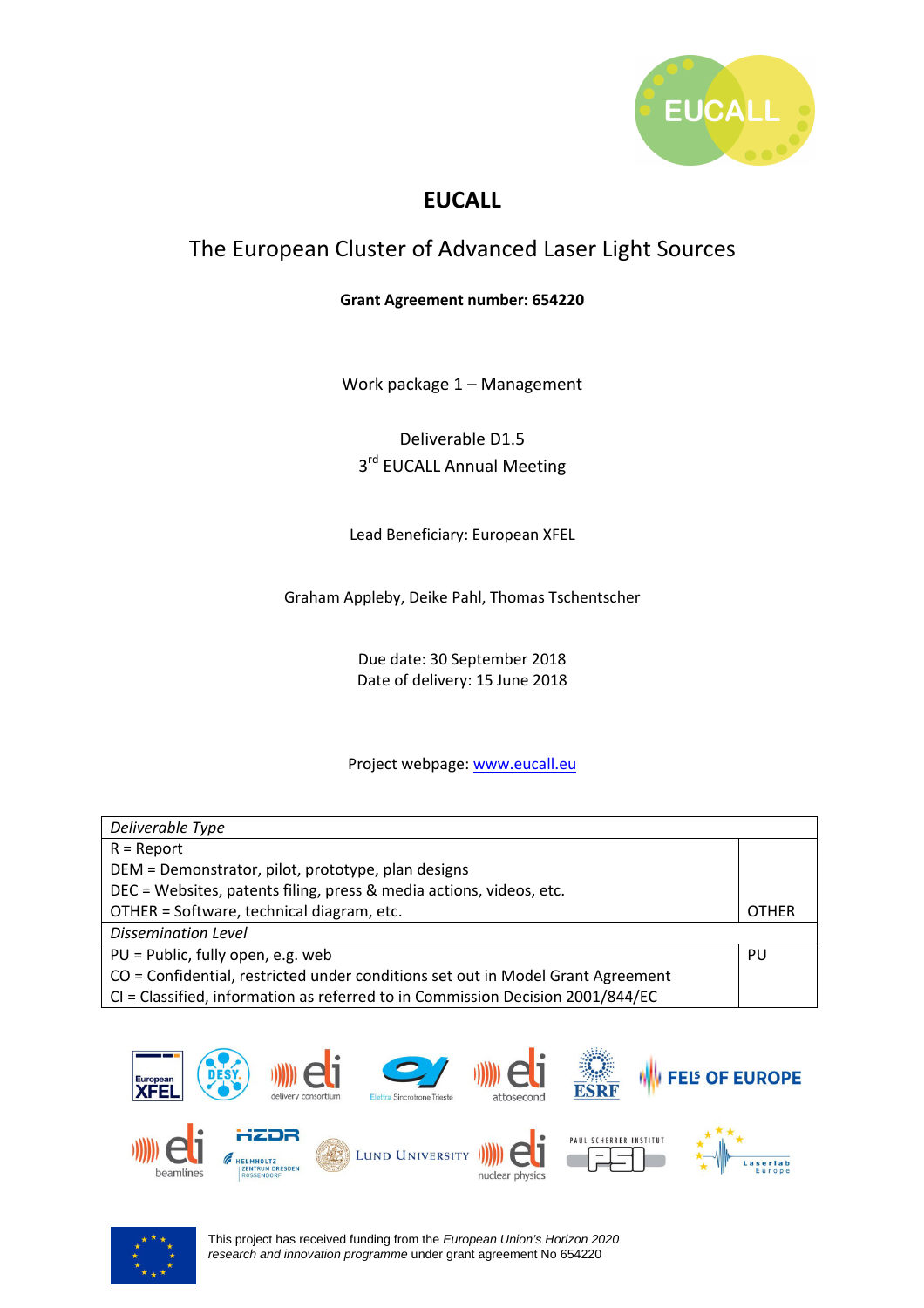

### **EUCALL Annual Meeting 2018 30 May - 01 June 2018**

## **Venue: ELI-Beamlines Auditorium**

ELI-Beamlines, Za Radnicí, 835 252 41 Dolní Břežany, Czech Republic

The 3rd EUCALL Annual Meeting was held at ELI-Beamlines, Dolní Břežany, Czech Republic during 30.05-01.06.2018. In total, 63 participants attended the EUCALL Annual Meeting, who all attended the Plenary Session containing presentations about the status of EUCALL and the achievements of three WPs. Michael Prouza, the Director of the Czech Academy of Sciences' Institute of Physics opened the meeting, followed by Thomas Tschentscher, the EUCALL Project Director, welcoming the participants with a coordinator report: EUCALL's highlights, current status and required processes foreseen for finishing the project. Members of Work Packages (WPs) 5-7 presented main achievements and outlook for their WP (20min each).

The participants then divided into the first parallel sessions for their separate WPs which involved presentations and discussions about the current status of each of the members. This was followed by a site tour and then a poster session, at which posters covering developments from all of WPs 3-7 were presented while a buffet dinner was served.

On the morning of Thursday 31 May, the participants divided again into parallel WP sessions, and also the fourth face-to-face meeting of the EUCALL Steering Committee took place.

After a coffee break, the participants reconvened for a series of common presentations which began with the main achievements and outlooks of WP3, and then a presentation of the integration of the EUCALL WP3 spreadsheet of "UV/x-ray instrumentation at ALL-RIs" into the Wayforlight database. The PaNOSC project proposal was then presented, describing the proposed project objectives and activities, as part of it is the further development of the simulation software developed in EUCALL WP4 (SIMEX). The final presentation in this session described the ATTRACT project, which is a pan-EU initiative to accelerate the development of high-performance detector and imaging technologies for market.

A lunch break then took place, during which the ELI-Beamlines PR group made available their virtual reality system which allows guests to explore the ELI-Beamlines scientific infrastructure interactively.

This plenary session was continued with a presentation of the main achievements and outlooks of WP4. This was followed by presentations about the LEAPS initiative, and about the future development of Laserlab-Europe. Thomas Tschentscher then discussed the future possibilities to extend EUCALL's activities beyond its present funding period, which could include bridging activities between LEAPS and LaserLab-Europe, and is likely to include the

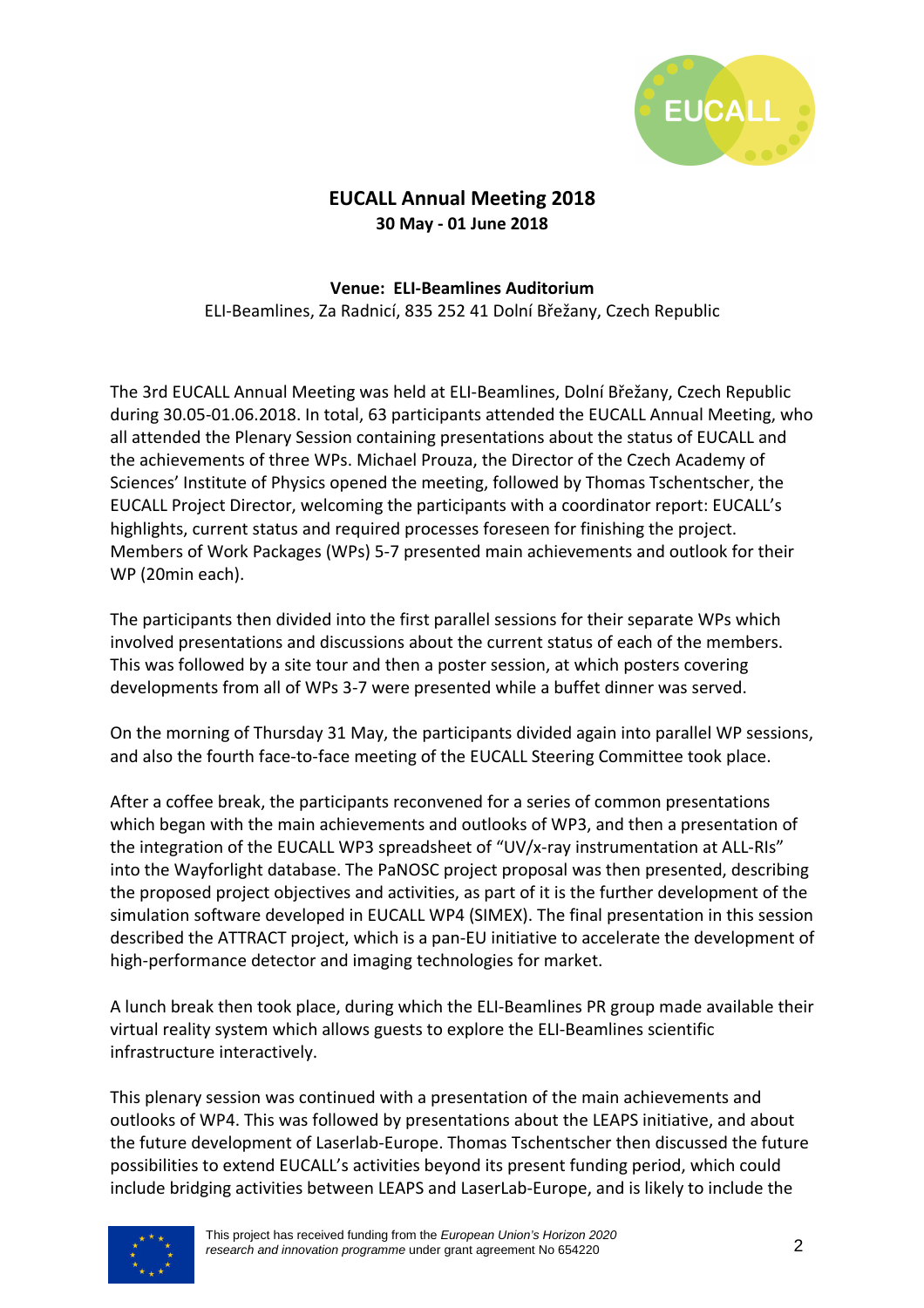

formation of the "EUCALL Forum" for regular meetings to discuss possible collaborations and proposals for external funding. Afterwards another set of parallel WP sessions took place, and then the meeting participants were transported to the venue of the Meeting Dinner.

On Friday 01 June the participants divided again into parallel WP sessions and then reconvened for the final plenary session, which involved a summary presentation from each of the WPLs, describing what has been achieved over the past three days (10min each) and a final close-out from Thomas Tschentscher, who thanked the participants for their attendance and wished them all the best for completion of the EUCALL project.

After the official end of the Annual Meeting, a combined meeting of the Synergy Board and Executive Board was held, where possible commercial exploitation of EUCALL's technical developments was discussed in detail.

### WP3 – Synergy of Advanced Light Sources:

Achievements and Outlook: The highlights of WP3 were presented as the formation of the Synergy Board, the compilation of the spreadsheet "UV/x-ray instrumentation at ALL-RIs", its analysis by expert users, and extension into the Wayforlight database; a study of the innovation potential of European light sources, an analysis of "cross-community projects" between x-ray and laser groups, and a series of experience exchange and joint-foresight topics workshops. The major deliverable D3.2 "Synergy and Innovation Potential of EUCALL" was submitted in month 30 and two more deliverables describing the remaining work are under preparation. The final workshop "Future Strategies for RI Operation" is currently being planned and will be the topic of most of the discussions for the WP3 sessions at this meeting.

Summary session: The WPL reported that the WP3 discussions about the "Future Strategies for RI Operation" workshop had involved a refocus of the event, to define the key outcomes of EUCALL and the messages to be conveyed to the European Commission. The WPL presented what the WP3 group members consider to be the key outcomes of EUCALL and said that the redefined agenda for this workshop are under development.

### WP4 – Simulation of Experiments (SIMEX)

Achievements and Outlook: It was reported that all of SIMEX's Milestones and Deliverables to date have been successfully completed and that the group is on track to complete the remaining tasks within time. SIMEX's online software repository was presented, and it was emphasized that this will remain as a software hub for collaborative developments. The simulation platform was presented with an overview of which individual component modules have been integrated, and of the scientific case studies to which SIMEX has been applied. A concept to make SIMEX more user-friendly (in response to the EUCALL SAC report) was reported – involving use of DESY's Jupyter hub, and finally an example simulation was demonstrated, to show how SIMEX is actually used in practice. Finally it was noted that collaborations with the LUME project at LCLS will ensure that SIMEX is used by a

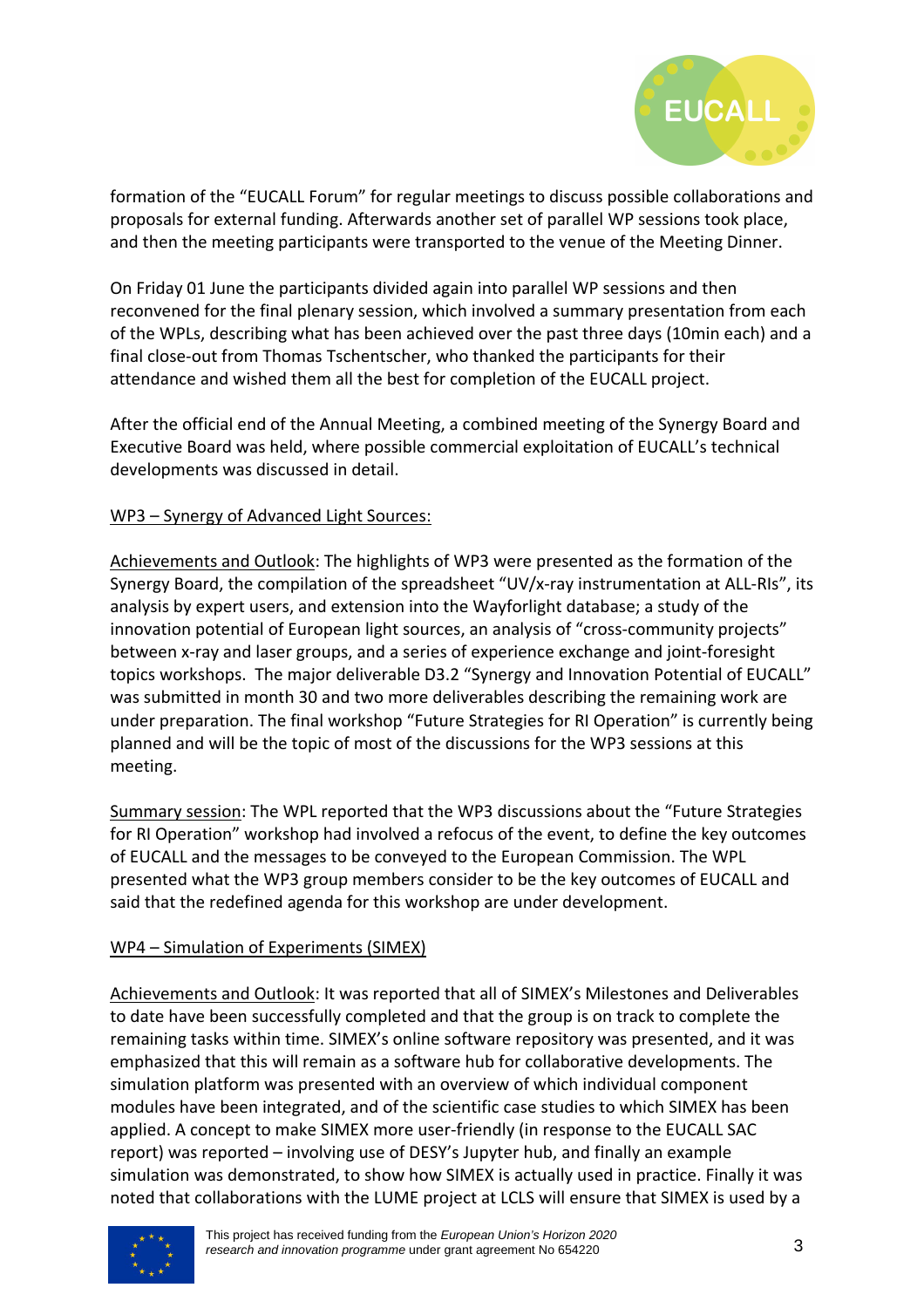

broadening community in the future, while incorporation of SIMEX into the under-evaluation PaNOSC project proposal could lead to significant development of SIMEX beyond the EUCALL project period.

Summary session: During the internal WP sessions at the EUCALL AM2018, all SIMEX partners presented their activities and progress, while several guests (from LCLS, CLPU (Spain), LULI) also presented their related work and expressed desire to collaborate. A precise timeline for the completion of all remaining project tasks was agreed upon.

### WP5 – Ultrafast Data Acquisition (UFDAC)

Achievements and Outlook: The WPC presented the defined tasks of UFDAC and emphasized that UFDAC differs from the other EUCALL WPs in that all UFDAC Deliverables are reports which are due in Month 36. All of the UFDAC Milestones have been completed on schedule, and two open experience exchange workshops, held at European XFEL in November 2016 and at PSI in April 2018 have been particularly successful (both ~50 participants). The WPC highlighted achievements of European XFEL, ELI-ALPS, ESRF, HZDR, PSI in high speed data transfer and pointed out their intra-WP collaborations with PUCCA and SIMEX, in particular UFDAC's support of data transfer for PUCCA's wavefront sensor. The WPC stated that UFDAC will now prepare for completion of the three WP deliverables and that the group is looking ahead to future collaboration beyond the end of EUCALL's funding period.

Summary session: During the Annual Meeting, the UDFAC group presented within their work package the latest progress and achievements of each partner, discussed their findings and results, structured and coordinated the preparation of the three deliverables and planned the remaining/ongoing activities within UFDAC. Follow-up activities are developing between partners, with a plan to continue with yearly meetings for an active exchange of knowledge. There is particular interest in developing an ATTRACT project proposal between UFDAC members at ESRF, European XFEL and PSI.

### WP6 – High Repetition Rate Sample Delivery (HIREP)

Achievements and Outlook: The WPL reminded the audience of the overall objectives of HIREP and the distribution of tasks over the participating facilities. It was reported that all of HIREP's Milestones and Deliverables to date have been successfully completed and that the group foresees no difficulty in completing the remaining tasks within time. Prototypes of HIREP's developed sample positioning hardware were presented, and the software and workflow of HIREP's sample pre-investigation tools were shown. An overview of HIREP's approach towards an automatic scanning procedure was demonstrated, and platform architecture for exchange of data between EUCALL institutes (initiated by ELI-NP) was introduced. The WPL concluded that standards and solutions developed within HIREP will help users to bring their samples into high repetition rate facilities and that a fully integrated system will be functionally demonstrated and will be shared with users to be reproduced. HIREP members have already agreed to remain in contact after the end of the EUCALL funding period, and could already list possible topics for future collaborations. These are

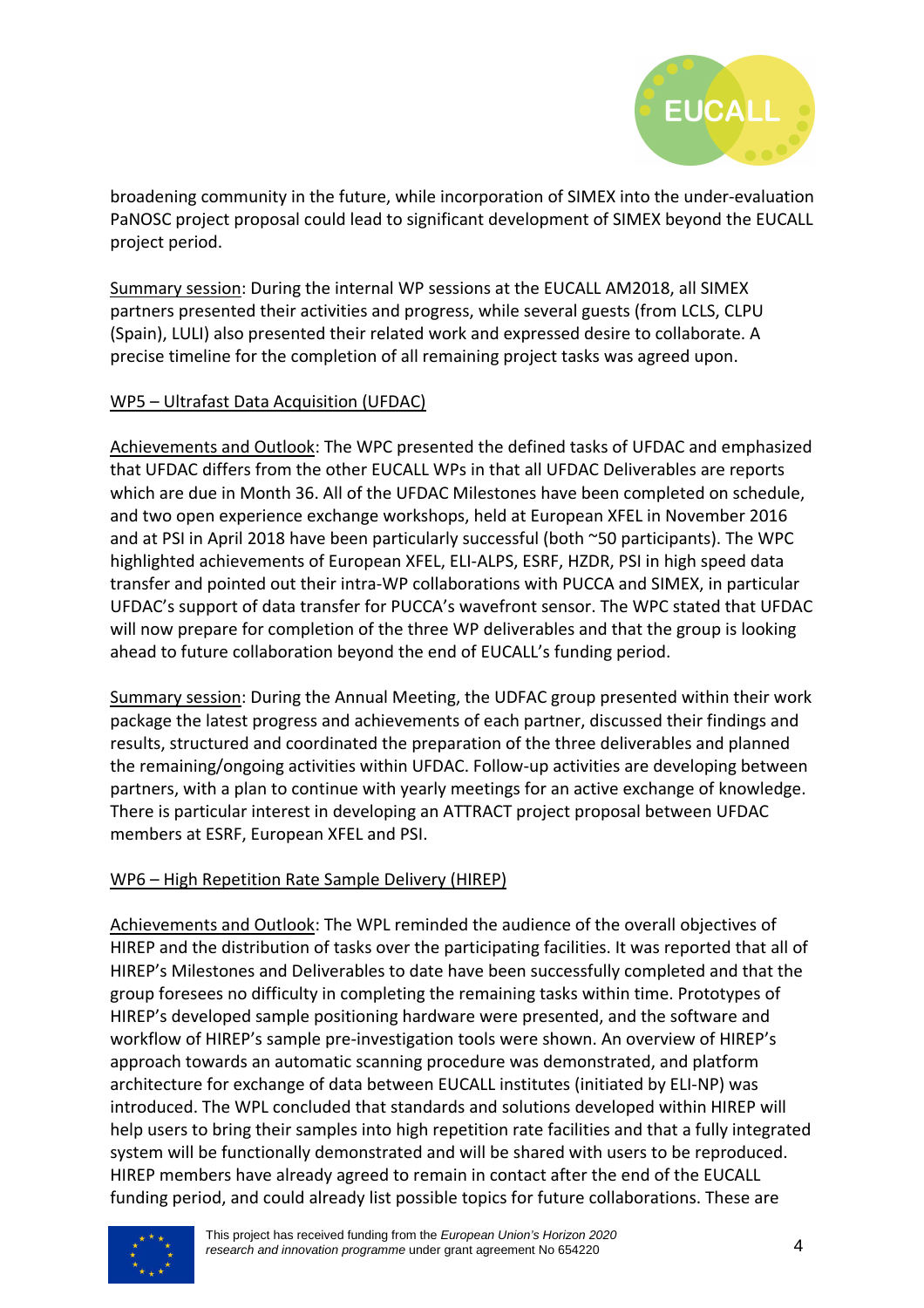

foreseen initially as self-funded joint research activities; however possibilities for grant applications will be explored.

Summary session: During the parallel HIREP sessions, each participating partner facility presented their latest progress and a possible collaboration with PUCCA regarding the microfluidic sheet jets (ELI-Beamlines) was also discussed. The roles of each HIREP partner in completion of the final Deliverables and timelines for their submissions have been defined, and it was agreed that all components will be integrated in a single instrument, which will be at the SPB/SFX instrument of European XFEL. The WPL reiterated HIREP's commitment to continuing its collaboration beyond EUCALL, with a suggested involvement in one of Laserlab-Europe's joint research activities (JRAs) on topics related to WP3's "Target Network" activities.

### WP7 – Pulse Characterisation and Control (PUCCA)

Achievements and Outlook: The WPL illustrated a pump-probe experiment incorporating PUCCA's x-ray intensity monitor, its timing tools and the wavefront sensor, then presented the contribution of each partner facility to PUCCA's success. It was highlighted that each device has already been tested at various light sources, and results of the measurements were presented. Testing at optical laser facilities such as ELI has not yet been possible, but this is foreseen for after the end of EUCALL's funding period. PUCCA has five Deliverables due in Month 36 but is well on track to successfully complete these.

Summary session: During the Annual Meeting, PUCCA participants formulated a clear plan for compilation of the first drafts of the remaining Deliverables already during June 2018, and highlighted eight publications which have been generated within the collaboration, and six more publications which are foreseen. PUCCA members plan to continue working together beyond the end of EUCALL, with experiments already planned and further cooperation with UFDAC and HIREP members under discussion.

### Summary

The EUCALL Annual Meeting 2018 was another successful meeting and clearly demonstrated that EUCALL's tasks and objectives will be successfully completed by all WPs. The participants unanimously agreed that this collaboration between accelerator and laser based light sources has been highly beneficial to scientists from both communities. All WPs demonstrated a desire to continue their collaboration beyond the end of EUCALL's funding period and different avenues are already being considered for these differing ideas. A key outcome is that most of the WPs stated their willingness to continue their activities even as self-funded collaborations, while the proposed "EUCALL forum" can be expected to provide a structured platform for development and support of future collaborations arising out of the work of WPs 3-7, and could eventually lead to new cooperation between the laser and accelerator communities.

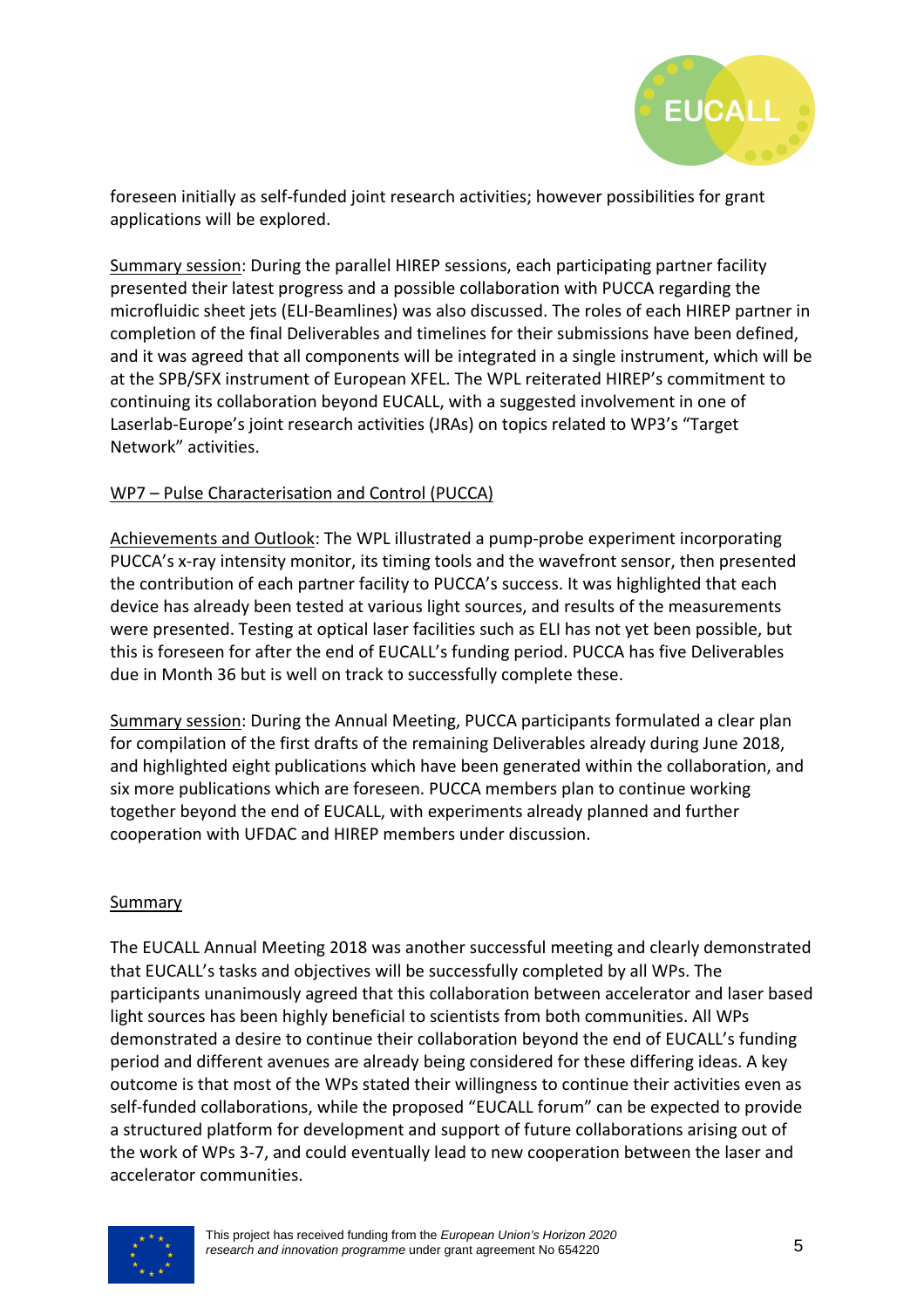

### **EUCALL Annual Meeting 2018 30 May - 01 June 2018**

#### **Venue: ELI-Beamlines Auditorium**

ELI-Beamlines, Za Radnicí, 835 252 41 Dolní Břežany, Czech Republic

### **Wednesday 30 May 2018**

| <b>Time</b> | <b>Programme</b>                                                                                          |
|-------------|-----------------------------------------------------------------------------------------------------------|
| 11:30       | <b>Bus departure from Occidental Praha Hotel to ELI-Beamlines</b>                                         |
| 12:15       | <b>Registration and light lunch</b>                                                                       |
| 13:00       | Welcome to ELI-Beamlines - M. Prouza, Director, Institute of Physics,<br><b>Czech Academy of Sciences</b> |
| 13:10       | Coordinator Report - T. Tschentscher / European XFEL                                                      |
| 13:30       | HIREP: Achievements and Outlook – D. Margarone / ELI-Beamlines                                            |
| 13:50       | PUCCA: Achievements and Outlook - K. Tiedtke / DESY                                                       |
| 14:10       | UFDAC: Achievements and Outlook - P. Gessler / European XFEL                                              |
| 14:30       | <b>Coffee Break</b>                                                                                       |
| 15:00       | Parallel Work package meetings: WP3, WP4, WP5, WP6, WP7                                                   |
| 17:00       | <b>Tour of ELI-Beamlines</b>                                                                              |
| 18:30       | Poster session + buffet dinner                                                                            |
| 20:30       | <b>Bus transfer to Occidental Praha Hotel</b>                                                             |

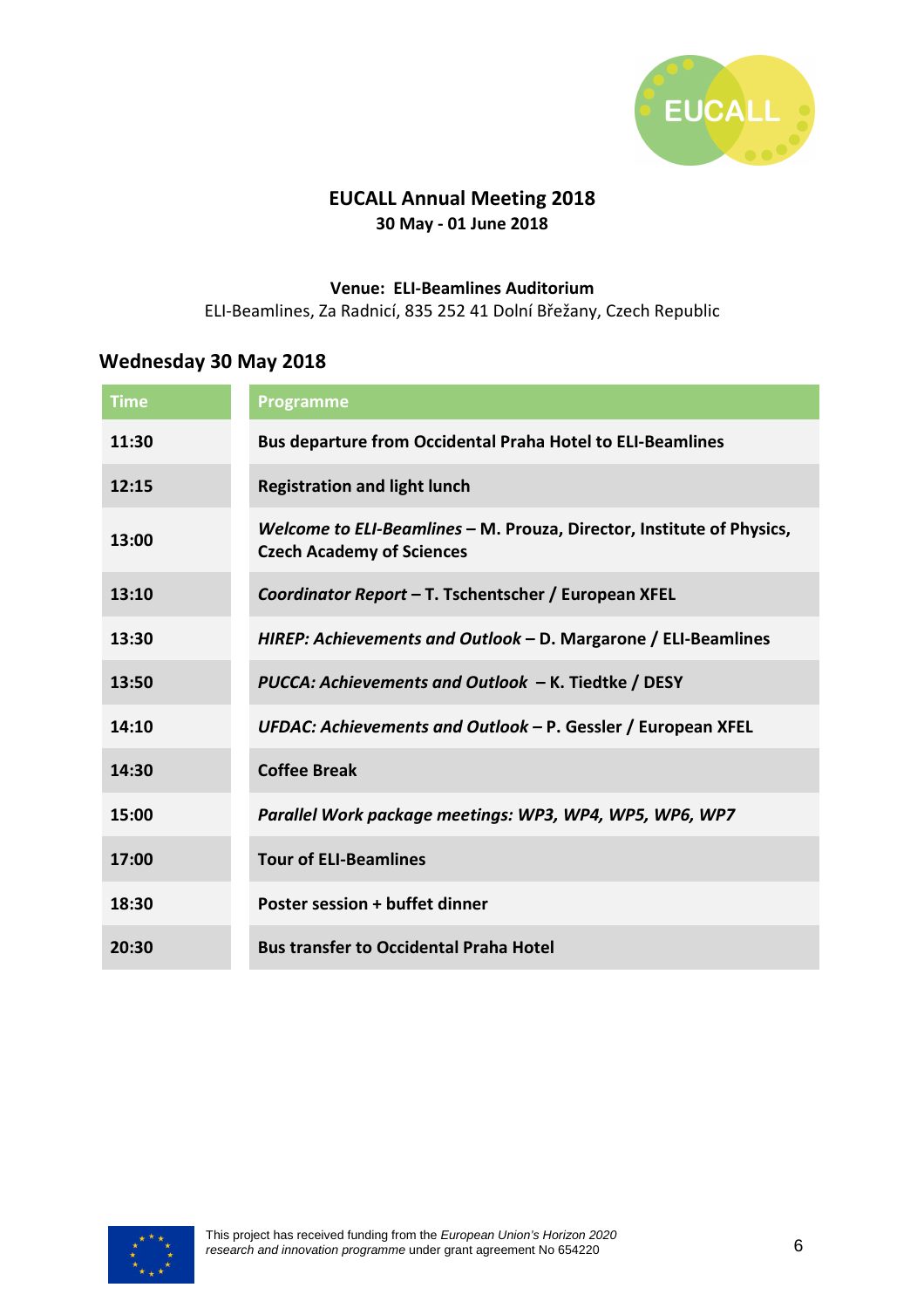

## **Thursday 31 May 2018**

| <b>Time</b> |       | <b>Programme</b>                                                                    |
|-------------|-------|-------------------------------------------------------------------------------------|
| 08:15       |       | <b>Bus departure from Occidental Praha Hotel to ELI-Beamlines</b>                   |
|             | 09:00 | Parallel Work package meetings: WP4, WP5, WP6, WP7                                  |
|             | 09:00 | <b>Steering Committee Meeting</b>                                                   |
| 11:00       |       | <b>Coffee Break</b>                                                                 |
| 11:30       |       | SYNERGY: Achievements and Outlook - F. Gliksohn / ELI-DC                            |
| 11:50       |       | EUCALL / wayforlight database - C. Blasetti / Elettra                               |
| 12:10       |       | PaNOSC project proposal - T. Gaizer / ELI-ALPS                                      |
| 12:30       |       | Status/Outcomes of ATTRACT project - T. Tschentscher / European<br><b>XFEL</b>      |
| 13:00       |       | Lunch                                                                               |
| 14:00       |       | Status/Outcomes of EuPRAXIA project - A. Walker / DESY                              |
| 14:30       |       | SIMEX: Achievements and Outlook - C. Fortmann-Grote / European<br><b>XFEL</b>       |
| 14:50       |       | Development of Laserlab-Europe - C.-G. Wahlström / Lund University                  |
| 15:10       |       | Development of LEAPS - A. Harrison / Diamond Light Source                           |
| 15:30       |       | <b>Beyond EUCALL - Coordinator Team</b>                                             |
| 16:00       |       | <b>Coffee break</b>                                                                 |
| 16:30       |       | Parallel Work package meetings: WP3, WP4, WP5, WP6, WP7                             |
| 18:30       |       | Bus transfer to Restaurant "Villa Voyta" -<br>(K Novému dvoru 124/54, 142 00 Praha) |
| 19:30       |       | <b>Exchange of information during Meeting Dinner at "Villa Voyta"</b>               |
| 22:00       |       | <b>Bus transfer to Occidental Praha Hotel</b>                                       |